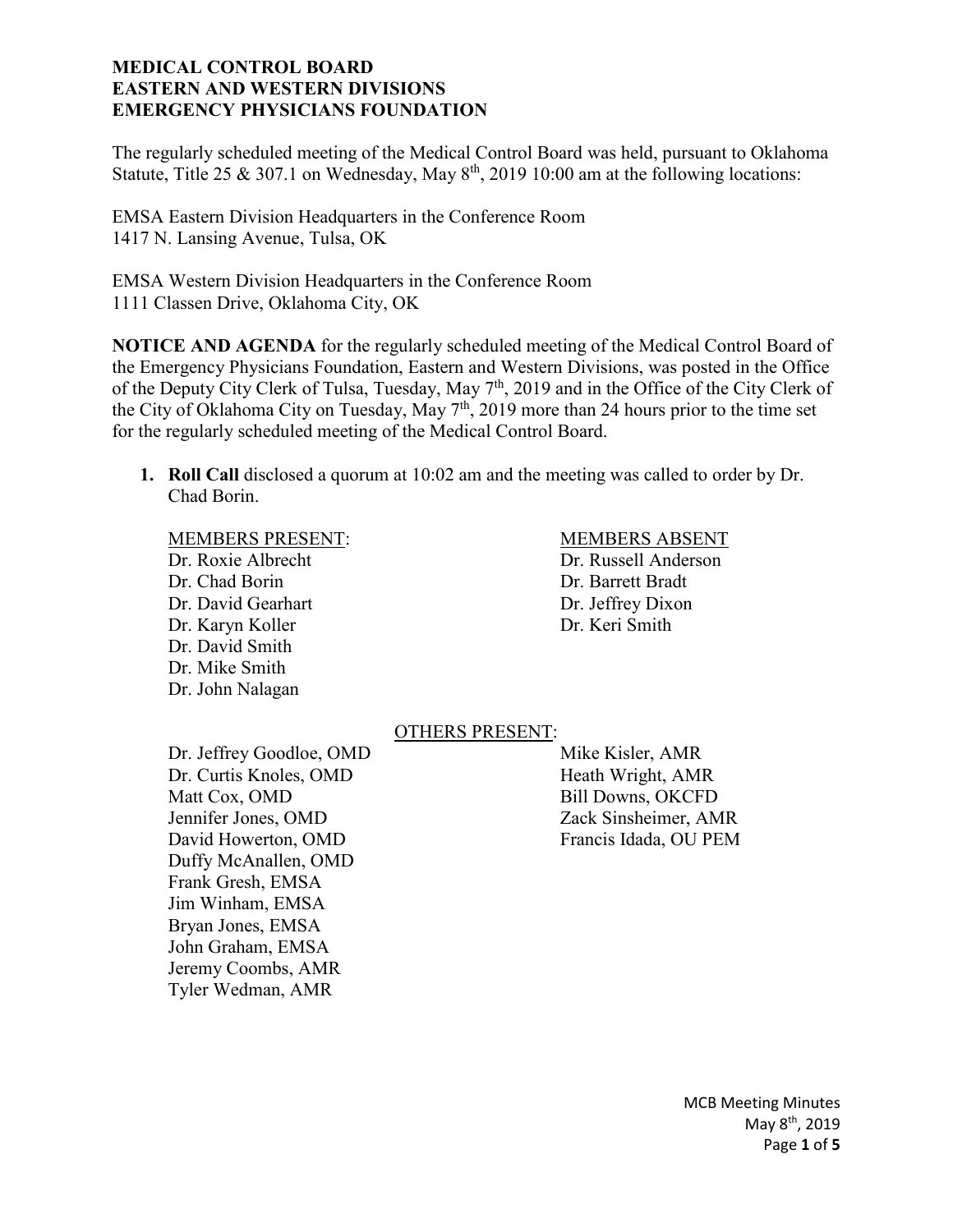## **2. Review and Approval of March 2019 MCB Meeting Minutes**

| MOTION: Dr. David Smith              | SECOND: Dr. John Nalagan              |
|--------------------------------------|---------------------------------------|
| Aye:<br>Dr. Roxie Albrecht           | <b>ABSENT</b><br>Dr. Russell Anderson |
| Dr. Chad Borin<br>Dr. David Gearhart | Dr. Barrett Bradt                     |
| Dr. Karyn Koller                     | Dr. Jeffrey Dixon<br>Dr. Keri Smith   |
| Dr. David Smith                      |                                       |
| Dr. Mike Smith                       |                                       |
| Dr. John Nalagan                     |                                       |

### **3. EMSA President Report**

John Graham represented Jim Winham, giving compliance, late call, exclusion summary, and destination hospital reports for February and March 2019.

He stated that the BLS Transport program was doing well. Year to date BLS transports for the Eastern Division are 1085 and for the Western Division are 318. Primary reason for the difference in amount of transports is only one stretcher aid van in the metro Tulsa area as compared to multiple stretcher aid van operators in metro OKC.

John Graham shared that Frank Gresh, Bryan Jones and Matt Cox will be visiting Kansas City for a site visit regarding ESO, specifically its HDE program that allows for bidirectional information flow between EMS and hospital systems.

Frank Gresh shared that EMSA continues to work to promote documentation going to the correct ED and that he is continuing to work on software technical issues to allow for complete integration between EMSA and hospital records systems.

Dr. Goodloe recommended for consistency that EMS clinical records be called Electronic Healthcare Records rather than Patient Care Reports.

Dr. Nalagan stated the important clinical information be available upfront on the EMS EHR so ED physicians can find that information quickly, rather than wading through 8-9 pages of information that isn't all clinically oriented anyway. Dr. Albrecht concurred.

Dr. Goodloe updated the MCB on the Lean/Six Sigma project with Hillcrest Medical Center to improve the speed of delivery of the EMS HER to the ED physicians. Currently, 0% are being placed into EPIC records within 2 hours after patient ED arrival. In general, this group is finding out that paramedics are completing the EHRs in a timely manner, though the process into EPIC is complex. Dr. Goodloe stated he is concerned to learn that medics are receiving texts, emails and/or phone calls to come in on their days off to

> MCB Meeting Minutes May 8th, 2019 Page **2** of **5**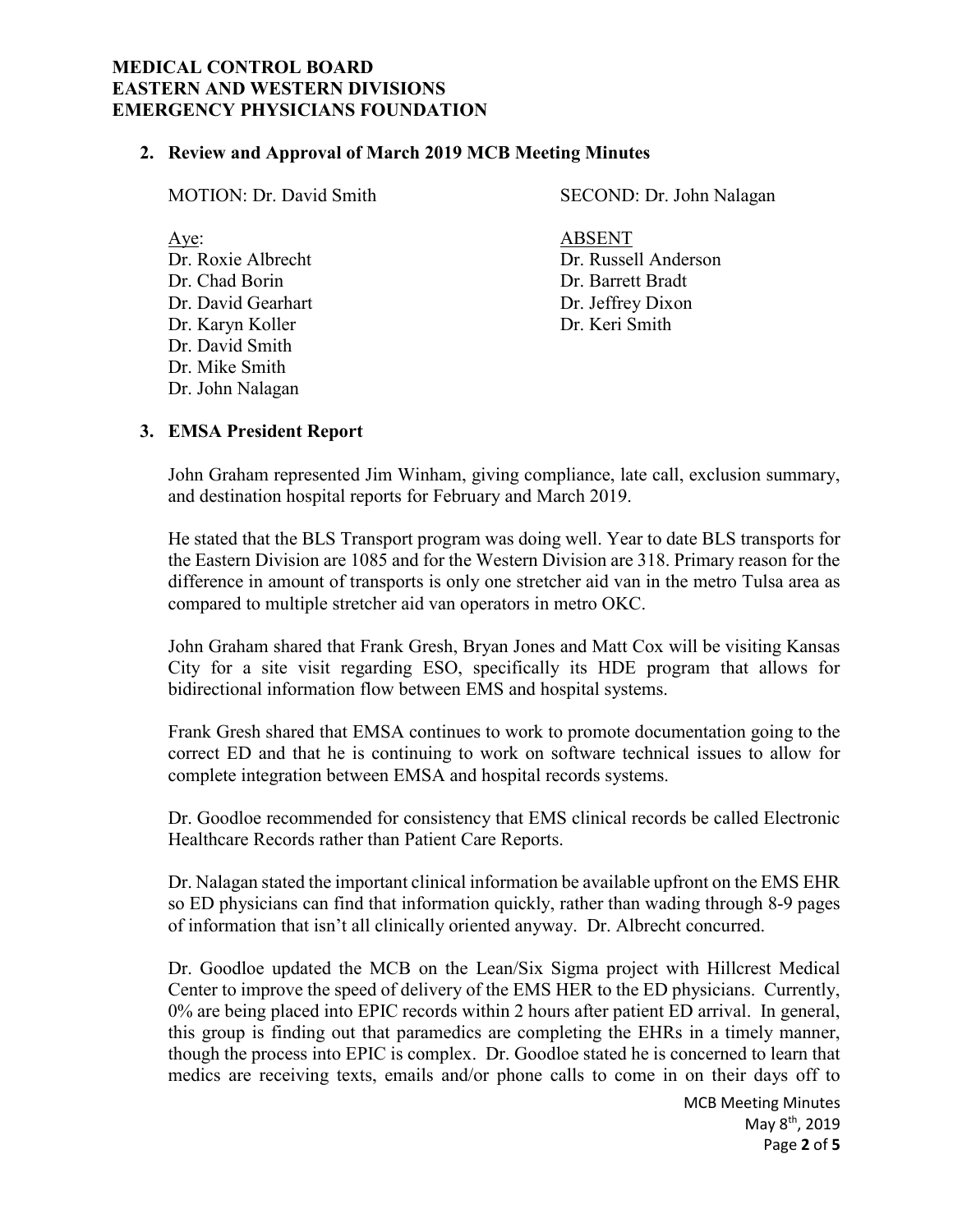complete incomplete/missing EHRs. That said, the MCB wants to make sure that AMR is holding clinical personnel appropriately accountable for timely records completion.

Dr. Borin directed that Integris Edmond be re-added to the Western Division Hospital Destination report.

## **4. Medical Director Report**

Dr. Goodloe shared that the divert reports are posted for MCB physician review and asked that each MCB physician closely review the data for their represented hospital.

Dr. Goodloe shared several members of the OMD staff, along with representation from EMSA, Tulsa FD, Edmond FD, and Mustang FD attended a meeting at Stryker Emergency in Redmond, WA last month to review future technology and provide input to meet/exceed our EMS system's needs. Dr. Goodloe did not attend to help conserve costs.

Dr. Goodloe reviewed his meeting with Dr. Charles Morgan, Chief of Neurology at Integris Southwest Medical Center, to discuss destinations for acute stroke symptoms. Dr. Morgan supports what the MCB is doing and the meeting went very well. Dr. Morgan is also the Co-Chair of the Oklahoma State Stroke Strategic Advisory Council and they are putting together a state destination plan. He assured Dr. Goodloe that this group will excludes metro OKC and metro Tulsa area due to the fine work of the MCB.

Dr. Goodloe shared plans for re-titling OMD staff. For the purposes of OSDH and other involved parties, the Chief Medical Officer = Medical Director in required legalities.

Matt Cox - Division Chief - Critical Care Analytics David Howerton - Division Chief - Medical Oversight - West Duffy McAnallen - Division Chief - Medical Oversight - East TBD - MCB/OMD Administrative Assistant Dr. Curtis Knoles - Assistant Chief Medical Officer Dr. Jeffrey Goodloe - Chief Medical Officer

Dr. Goodloe shared that Dr. Landon Vinson is completing his EMS fellowship program in New Mexico this summer. Dr. Goodloe anticipates that Dr. Vinson will return to join our system as a medical oversight physician, working towards a future Assistant/Associate CMO position, in addition to leading the development of an EMS fellowship at University of Oklahoma.

Dr. Goodloe had just returned from ACEP Leadership & Advocacy, working with national and state ACEP leaders to represent the interests of EMS and EM to Congress. He also highlighted the numerous national ACEP EMS policy statements developed by the EMS Committee he chaired the past 2 years and affirmed by the ACEP BOD. The two most recently approved policies were shared with the MCB: "Salary & Benefits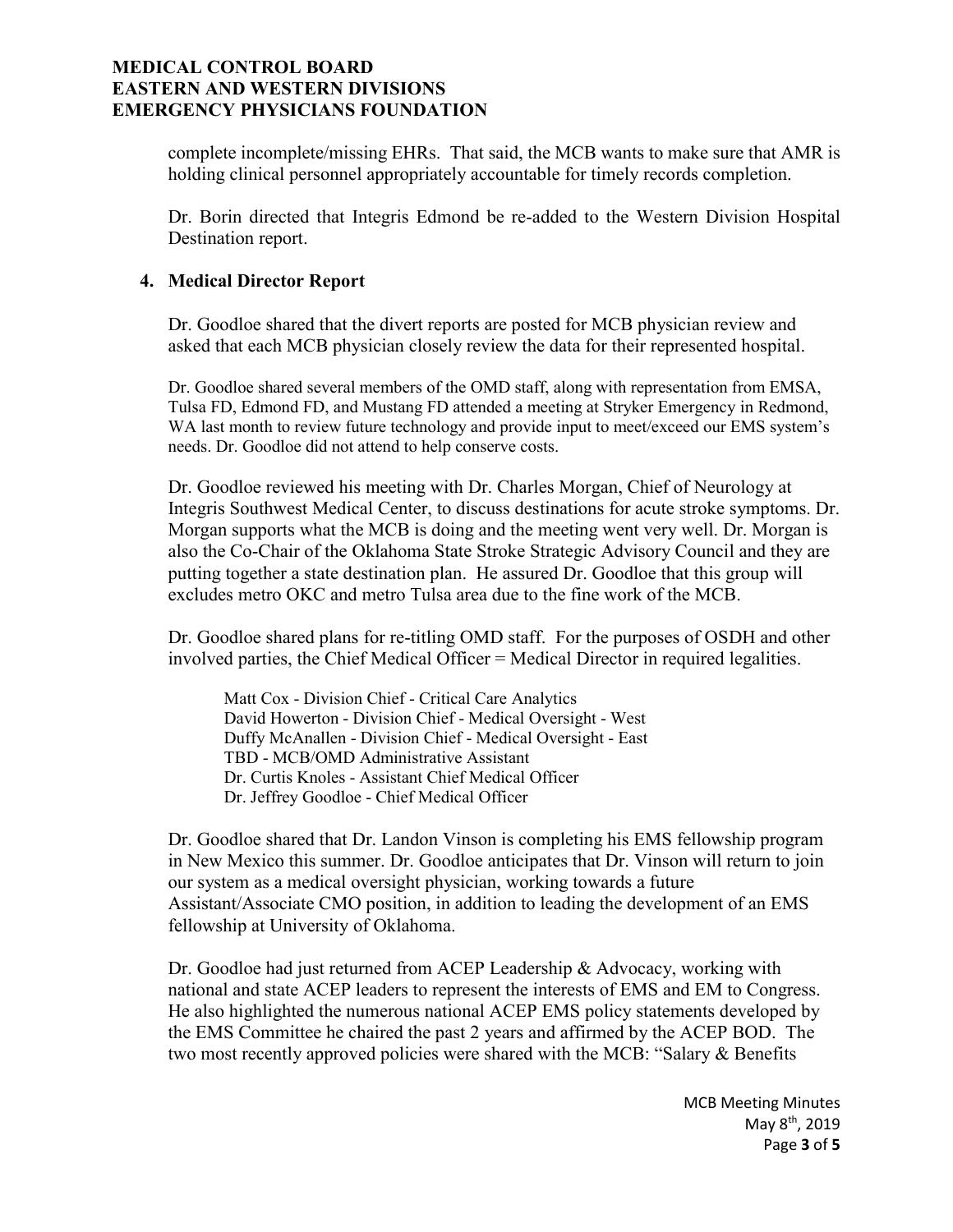Consideration for EMS Professionals" and "Violence Prevention and Intervention in EMS Systems."

### **Assistant Medical Director Report**

Dr. Knoles shared that i-Gel Airway orientations are planned at area hospital EDs. Dr. Albrecht thanked the OMD staff for providing this information and requested posters be put in the Emergency Departments regarding the i-Gel Airway if possible.

Dr. Knoles reported the 2019 Advances in EMS Medicine Symposium will be in October and invited MCB physicians to participate and suggest topics as well.

## **5. AMR Report on Unit Hour Utilization**

Heath Wright provided a presentation regarding Unit Hour Utilization, particularly focused on traditional v "active" UHU calculations. This differentiation is very helpful to OMD personnel and the MCB in understanding the differences, so that active UHU of 0.7-0.8 is considered reasonable for physical and mental health of EMTs and Paramedics.

Dr. David Smith had inquires to clarify that documentation time at hospitals is included in active UHU, though patient acuity/complexity is not. Further work is appropriate to look at patient acuity/complexity to help that aspect of workload become more standardized among ambulance crews. .

## **6. Discussion and Approval of MCB 2019-2020 Budget**

Dr. Goodloe presented the requested FY19-20 budget to the MCB, including changes to the MCB/OMD Administrative Assistant position to 20 hours a week, typically 9am-1pm Monday through Friday.

MOTION: Dr. Roxie Albrecht SECOND: Dr. David Gearhart

Aye: ABSENT Dr. Chad Borin Dr. Barrett Bradt Dr. David Gearhart Dr. Jeffrey Dixon Dr. Karyn Koller Dr. Keri Smith Dr. David Smith Dr. Mike Smith Dr. John Nalagan

Dr. Roxie Albrecht Dr. Russell Anderson

## **7. Review and Approval of February and March 2019 MCB Financial Statements**

MOTION: Dr. David Smith SECOND: Dr. John Nalagan

MCB Meeting Minutes May 8th, 2019 Page **4** of **5**